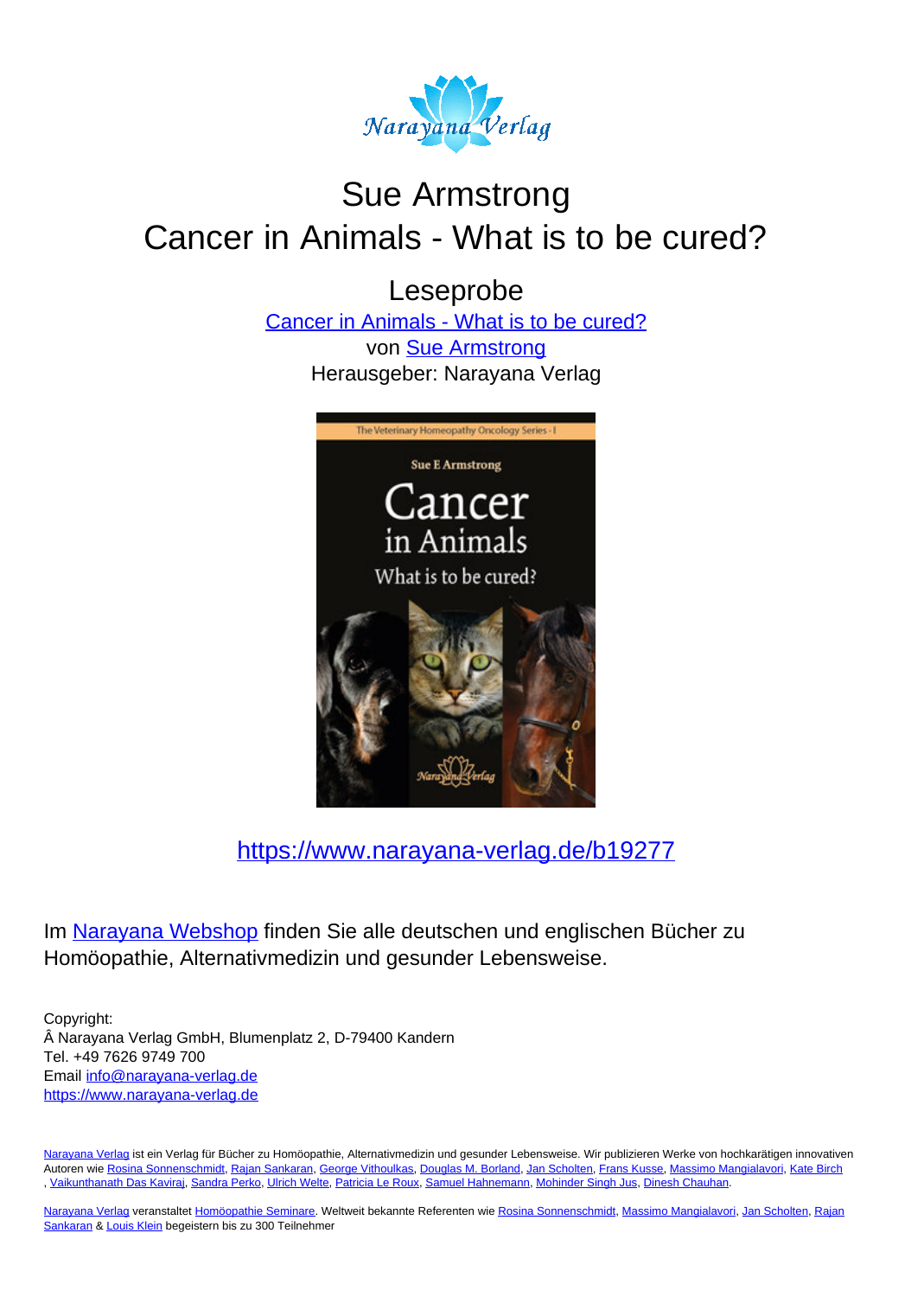# **CONTENTS**

| SECTION ONE: Through the Conventional Lens                                                                                                                         |
|--------------------------------------------------------------------------------------------------------------------------------------------------------------------|
| Chapter 1: The conventional (Molecular Level)<br>Understanding of neoplasia - Cancer as a Genetic Disease  4<br>Where homeopathy meets the conventional paradigm16 |
| The microbiome, inflammation and the connection with<br>Mineral remedies used in cancer and inflammation 30<br>Other important remedies involved in the cancer     |
|                                                                                                                                                                    |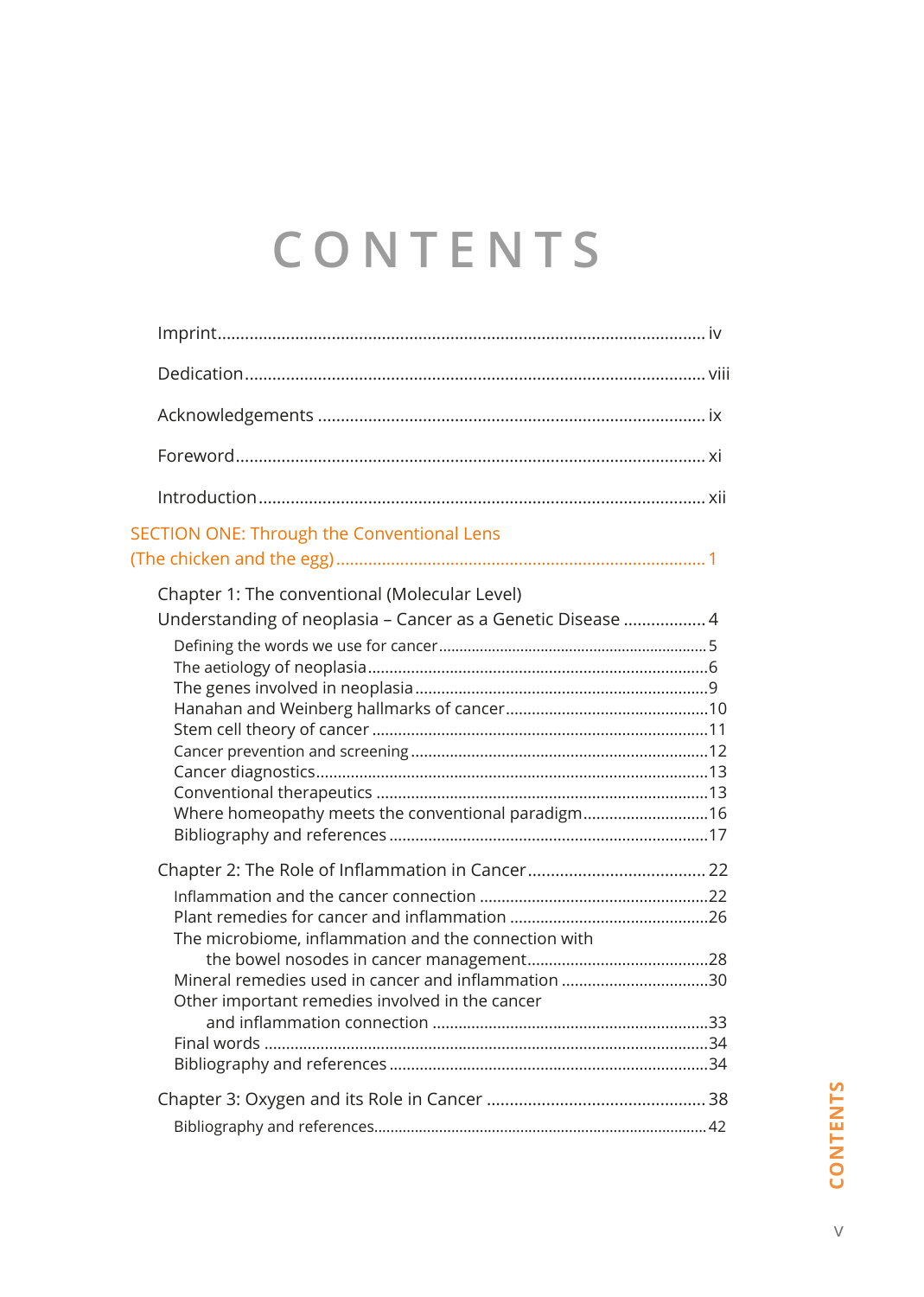| <b>SECTION TWO: The Homeopathic Perspective</b><br>(The dynamic nature of disease - before the chicken)  45              |  |
|--------------------------------------------------------------------------------------------------------------------------|--|
| Chapter 4: The Homeopathic Understanding of Cancer                                                                       |  |
| 3. Cases with confirmed primary tumour<br>6. Cases with Stage IV cancer - advanced metastatic disease 73                 |  |
| Chapter 6: Organ Remedies, Drainage Theory and Tissue Salts<br>Primary organ disease and organ remedies (organopathy) 79 |  |
| Chapter 7: Treating the Secondary Features of Cancer 90                                                                  |  |
|                                                                                                                          |  |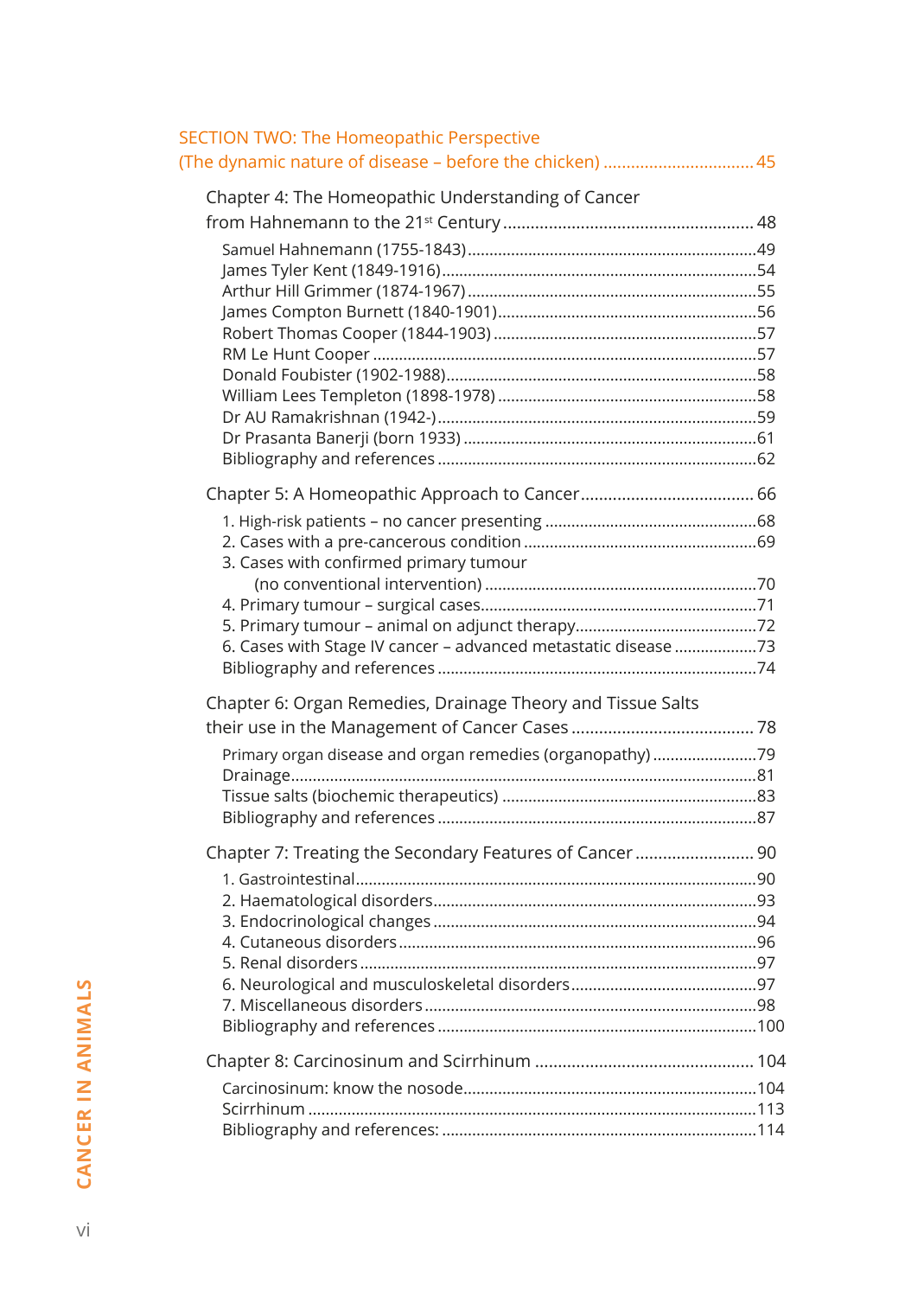| Chapter 9: The Evidence base for the use of Homeopathy in Cancer 118 |  |
|----------------------------------------------------------------------|--|
|                                                                      |  |
| The mixed modality nature of most veterinary cancer cases119         |  |
| Three cases of multiple primary tumours in dogs -                    |  |
|                                                                      |  |
| In vitro studies showing the action of homeopathic medicines         |  |
|                                                                      |  |
| References and list of published papers on different aspects         |  |
| of homeopathy and cancer in both animals and humans133               |  |
|                                                                      |  |
|                                                                      |  |
|                                                                      |  |
|                                                                      |  |

| A Brief Introduction to Homeopathy for Beginners 154 |  |
|------------------------------------------------------|--|
|                                                      |  |
| Names and Abbreviations of Homeopathic Remedies 160  |  |
|                                                      |  |
|                                                      |  |
|                                                      |  |
|                                                      |  |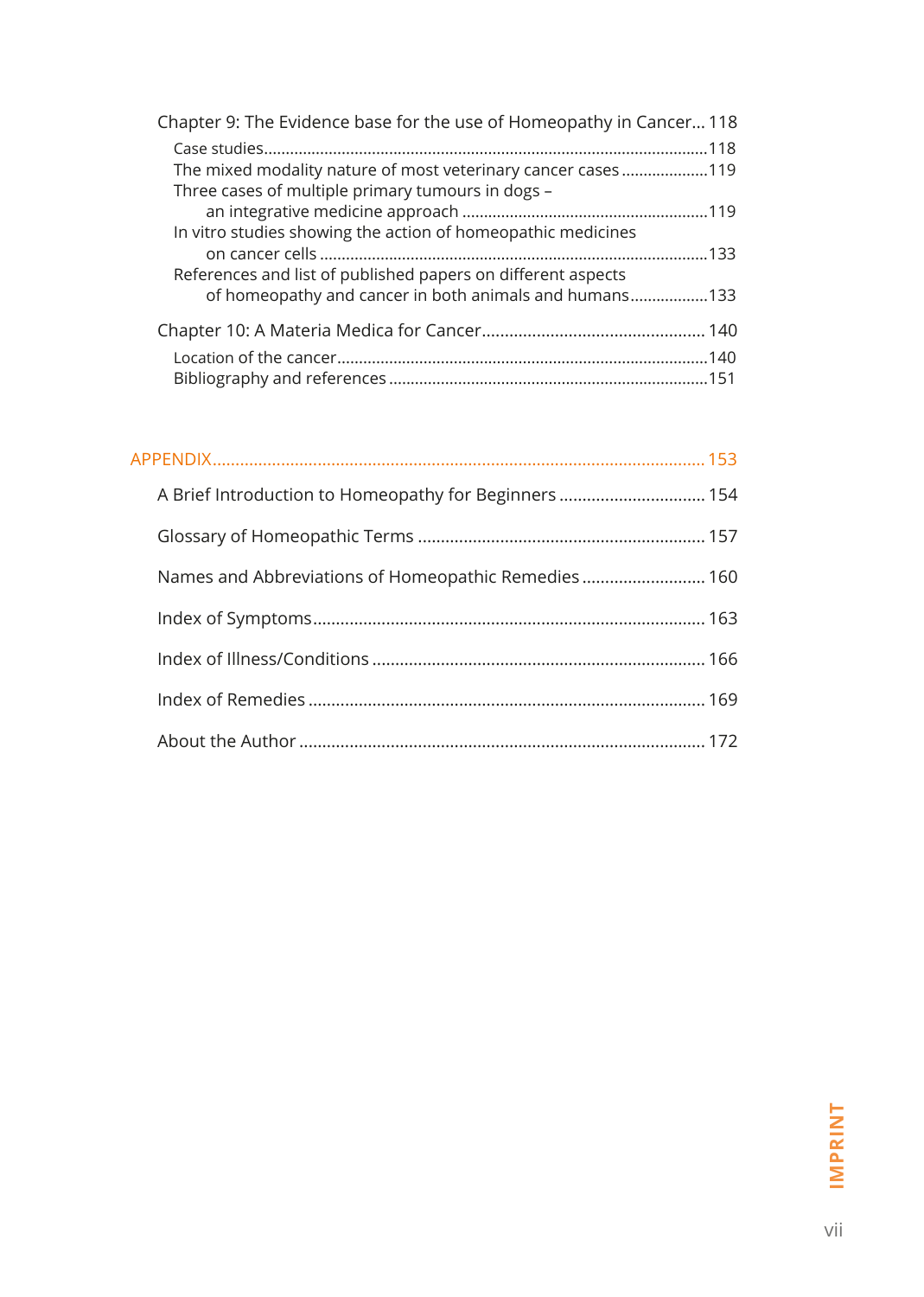# **FOREWORD**

This is the first in a series of books on the homeopathic and integrative approach to veterinary cancer management in animals. Other books in the series will cover nutrition and supplements in cancer management, canine neoplasia, feline neoplasia and equine neoplasia. The species-specific books will cover the major cancer types for each species and will include example case studies throughout.

I have been developing my ideas and current understanding for over 30 years in clinical veterinary practice, treating mostly dogs, cats, horses and also humans as an RSHom. Of all the chronic case manifestations that I have had to deal with on a daily basis, cancer is the one that I have been drawn to because it challenges us all as practitioners on so many levels. Cancer exposes our inadequacies, fears and falsehoods perhaps better than any other disease process and it can be so unforgiving when it does it. No other disease process has had as much money poured into it for research over the decades as the collective of cancer. The history of how this money has been allocated and what the human race has done with the findings of the research has provided us with a beautiful mirror on human nature, greed and politics that has changed little as we evolve.

My initial intention when starting these books was to provide a comprehensive body of work to support the work of veterinary homeopaths. However, the concept of the books has evolved as I have talked to conventional veterinary oncologists and to clients who have experienced the cancer process in their own animals. I hope that the series will provide a source of information to help everyone involved in cancer in animals, or indeed in humans, to see things from a different perspective, and to piece together the different ideologies into a more unified whole.

My nature includes a deep aversion to conflict, which of course has ended up being the challenge of my life, as our deepest fear nearly always does. It has been the saddest aspect of my life's work that homeopathy has brought me nothing but conflict, most notably in the aggressive attitude towards it held by so many members of my own profession. None of us has all the answers to treating the diseases that afflict humans and other animals, nor do any of us fully understand the purpose of disease and what is truly to be cured. Homeopathy is not a belief system, it is a science, and we ignore it at our peril.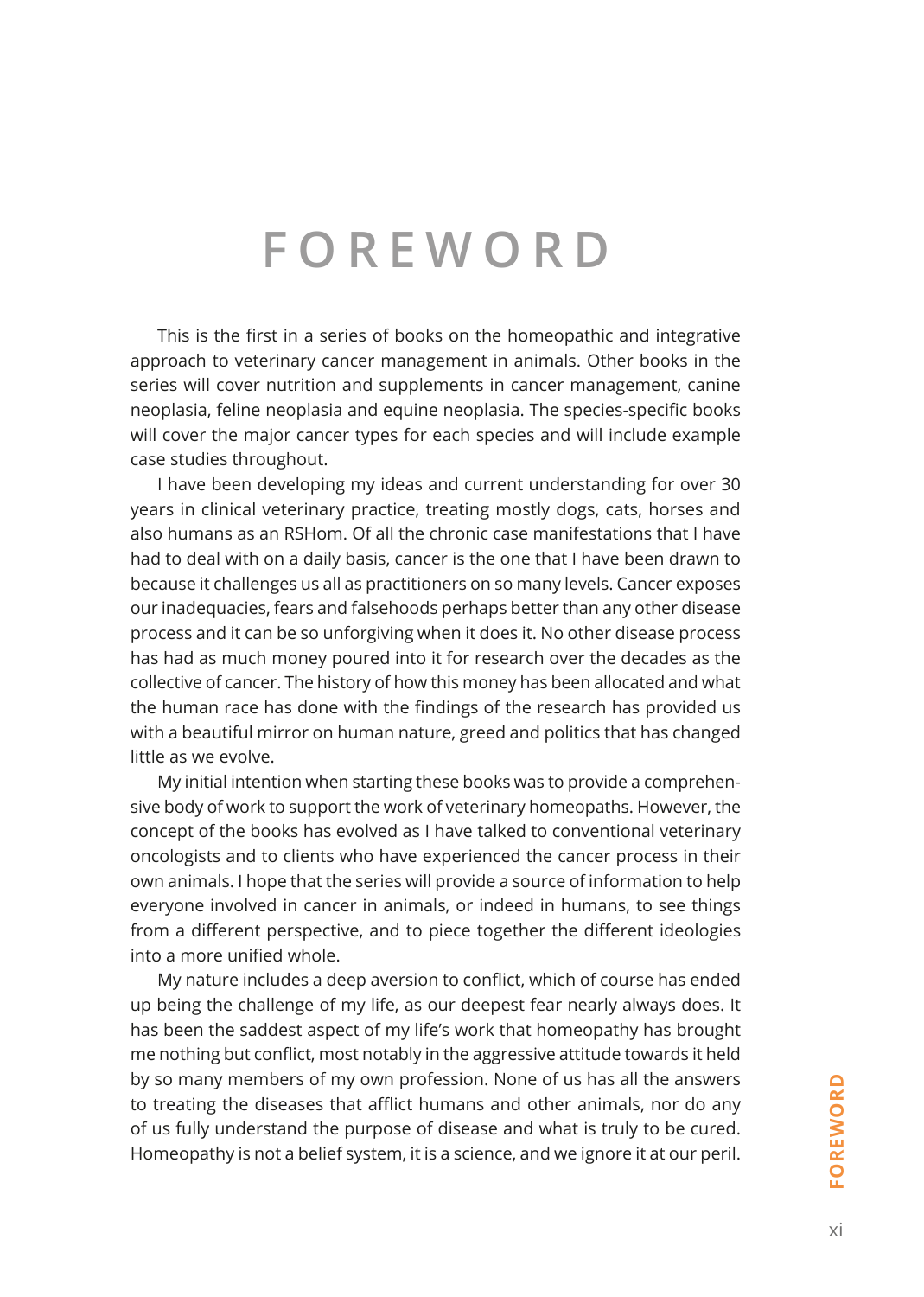# **INTRODUCTION**

Cancer is not a new disease; it has been a part of the story of humans and other animals from the beginning of cellular life on earth. A fossilised rib excavated from a shallow cave at Krapina, Croatia, came from a Neanderthal living 120,000 years ago and was found to have the same bone tumour type that is commonly found in humans and animals today. Bone is the most common tissue remaining from our ancestors and one of our few tangible connections with the dead. Other examples of cancer, in other organs and tissues, have been found in Egypt in the mummified remains of humans living between 1000 and 4000 years ago, confirming that we have a long history of living and dying with cancer.

Cancer is nearly always viewed as the enemy, a terrible disease that we have to eradicate and fight. Every cancer charity, government and organisation talks in this way, making us deeply fear not only the disease but the very word *cancer*. I have patients who cannot even bear to see the word written, and resort to such requests as "Please do not use the 'c' word". There is perhaps a greater depth to the story of cancer than is obvious at first sight: cancer may well be inevitable for at least a percentage of us and our animals if we do not die prematurely from other causes such as accidents, epidemic diseases or poisoning. However, only a percentage will inevitably succumb to cancer; other causes of age-related death such as non-neoplastic major organ failure will be the ending for others. Throughout time the volume and nature of the threats that can lead to premature death have changed. As we both identify the threats and learn to deal with each of them, minimising their impact on the health of humans and animals, we are still left with the inescapable birth, life and death scenario of each individual and the natural processes of ageing and dying.

Genetic mutations are happening all the time in the mammalian body at a small but steady rate; if this did not occur throughout time, species could not adapt or evolve. I will be looking at some of the extrinsic causes of mutations later in the book but the reality is that mutations happen in every one of us and our animals as random events, and cancer is a major 'natural' cause of age-related death and is most likely a price that we pay for the evolution of life on Earth. I was brutally and yet poignantly reminded of this aspect of cancer recently with the loss of my own beloved German Shepherd dog, Kei, who, in the last month of writing this book, developed an aggressive cardiac haemangiosarcoma with secondary lung metastases. After just five days of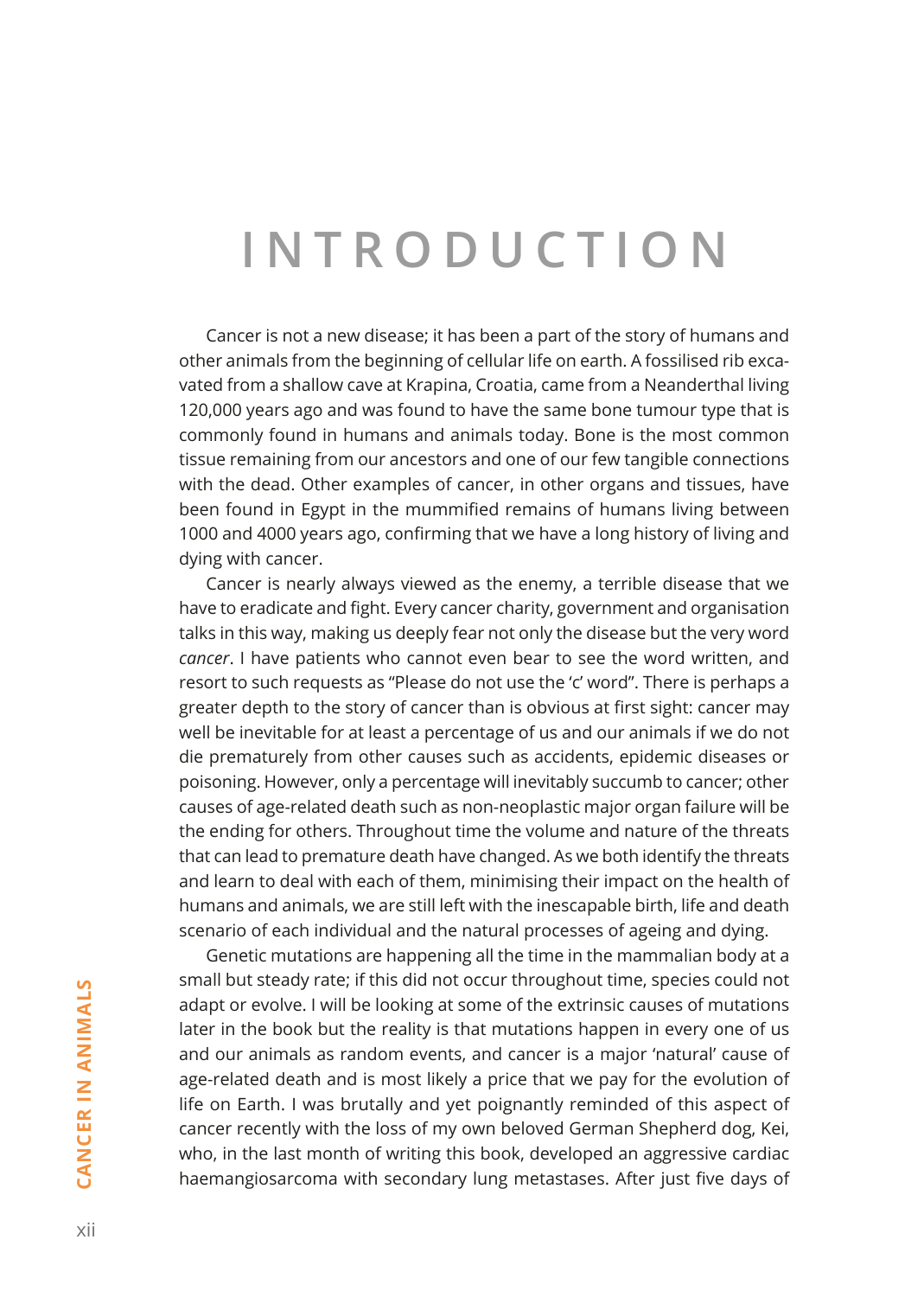his expressing clinical symptoms, his life was ended. He had been, up to that point, a 'healthy' German Shepherd dog, having lived eleven and a half years of relatively problem-free life. The trail of the origin and development of his cancer was, however, written in the richer texture of his life story (as it can nearly always be traced in us all). This was an example of cancer the completer, the end-game of life, working swiftly, and with only the short disturbance that attends any end of life for the bearer and loss for those left behind. This is not to say that end-of-life cancer should not be treated; however, the reality with this form of cancer presentation is that it is invariably incurable and treatment, such as it is, can only ever involve palliative end-of-life care. It is also the typical cancer presentation that appears following an earlier 'cure' of an often completely different cancer phenotype. I have discussed this phenomenon with several experienced homeopaths and conventional oncologists and all were familiar with this observation. The homeopathic understanding of miasmatic theory and Hering's Law mean that experiences with these cases can lead to massive feelings of self-doubt for homeopaths regarding their abilities. Surely you have failed if your patient ultimately dies of a tumour, and surely your previous attempts to cure must have been suppressive? If that were the case every doctor, veterinary surgeon and homeopath on this Earth fails, and suppresses disease all the time, because not one single human or other animal has yet achieved eternal life. While I know there are many who disagree, I do not believe that life on Earth should ever be eternal for any single living being, no matter how clever we think we have become at manipulating nature. Every individual living thing has a birth, life and a death, and life itself evolves over time to be what it needs to be in order to survive.

The presentation of cancer I have described above is, despite being essentially the same cellular process, a different beast from the one we fear most: cancer that has been triggered ahead of the normal end-stage ageing process. These cancers develop when we or our animals have not reached old age, have not declined gradually in our ability to maintain homeostasis and have not completed our life potential and purpose; this is cancer that shortens life, cancer that interrupts the life while it is still in flight. This presentation of cancer can take many forms, can have completely different speeds and complexities and, as I will discuss later, this is invariably a reflection, in homeopathic terms, of the miasm involved. These cancers are primarily triggered by our actions, behaviour and lifestyle. There will be predisposition in the form of susceptibility and underlying miasmatic disease, but rather than the miasm developing slowly until the organism is finally destroyed the miasms are activated and accelerated.

It is very difficult to estimate the real size of this problem in the companion animal population because these numbers are simply not recorded and collated. However, the current estimate for cancer rates in humans in the UK is that one in three people will experience cancer in their lifetime and one in four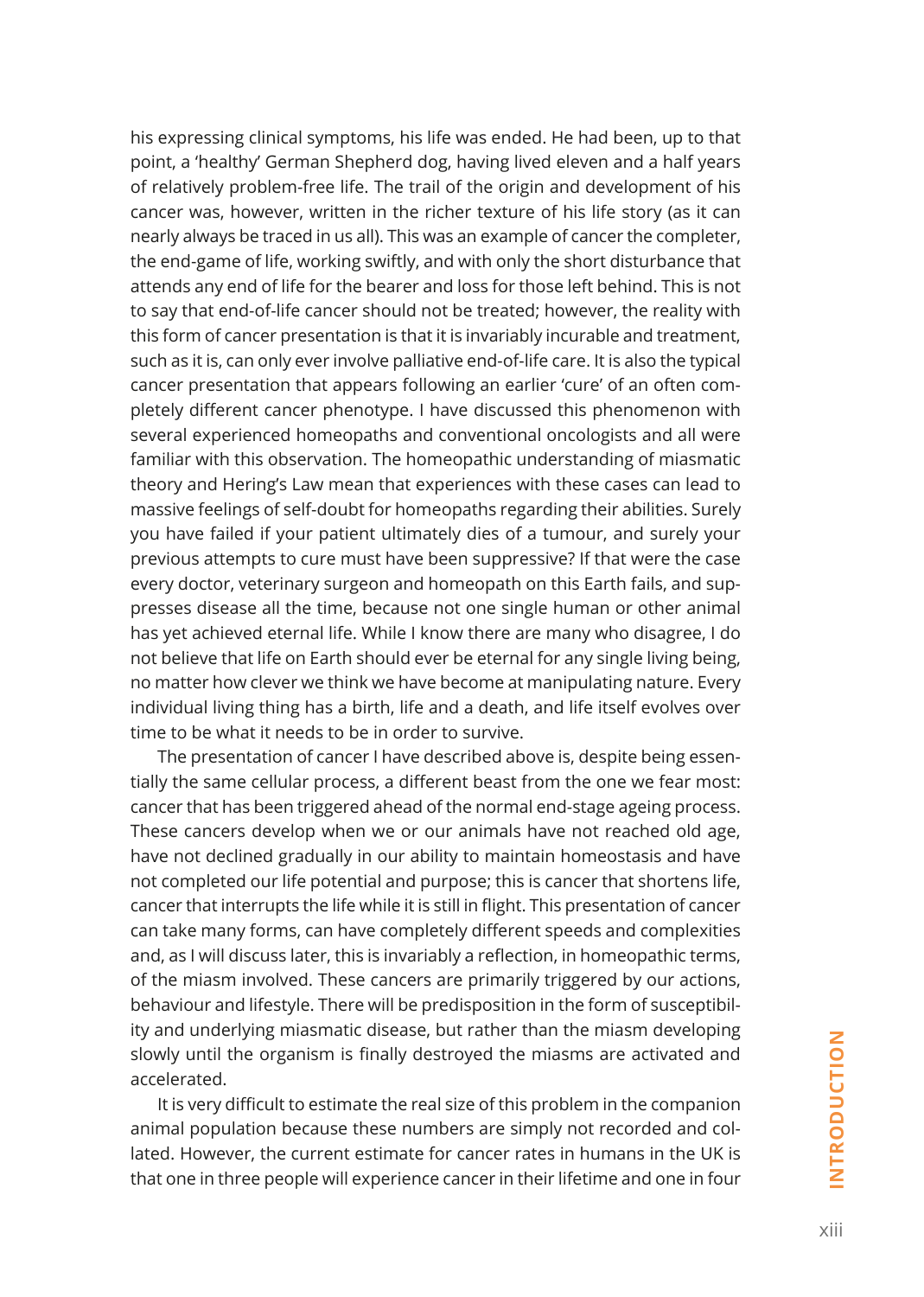an unusual stress or a physical or chemical injury that occurs prior to the manifestation of cancer. He believed that cancer falls into three groups:

- **a.** Pre-cancer stage
- **b.** Early or incipient stage
- **c.** Late or advanced cancer

One remedy is rarely sufficient in late or advanced cancer cases, with a series of complementary remedies being required. Grimmer also placed importance on diet, advocating the introduction of a meat- and fish-free diet but also the selection of foods according to the patient's constitution.

## **James Compton Burnett (1840‑1901)**

Burnett wrote one of the few books devoted to the homeopathic treatment of cancer, *The Curability of Tumours by Medicines*. He also provided many useful observations and case histories and expanded the materia medica of remedies with specific cancer affinity. Among his many observations were the following:

- The starting point for many tumours is suppressed skin disease
- Blows, bruises and falls may initiate tumours. Burnett also wrote, when discussing tumours in the breast arising from trauma, that even in cases of injury and trauma there would be an underlying constitutional predisposition to neoplasia and it is this that 'constitutes the danger to the future integrity of the individual' (Burnett, 2005)
- Constitutional treatment should be initiated immediately after any surgery
- The surgical removal of tumours is unsatisfactory 'the disposition is not even aimed at'. Burnett also talks eloquently of the issue of time being a strongly motivating factor for people when making decisions regarding the treatment of tumours. If surgery gives a perceived recovery in a few weeks, even though death might occur sooner, humans often prefer that option to the slow treatment of tumours using medicines that might take years, although the patient lives considerably longer. This is a major issue that we still have to deal with today. Burnett also comes to the conclusion that post-surgical cases and recurrent tumours can still be cured
- Vaccinosis is a cause of tumours
- The concept of perverted vitality of the part producing the tumour. To cure the organism the perverted vitality must be returned to normal and the remedy must match the vitality of the tumour: 'What comes vitally must go vitally'
- Tumours are pathologically hybrid in their nature, e.g. there may have been 'a person with an underlying herpetic diathesis, who suffered much from gastric fever, was then vaccinated, then had much grief and sorrow… followed by the formation of a tumour.' He comments that because of this complexity treatment will not be simple, and patience and time are needed.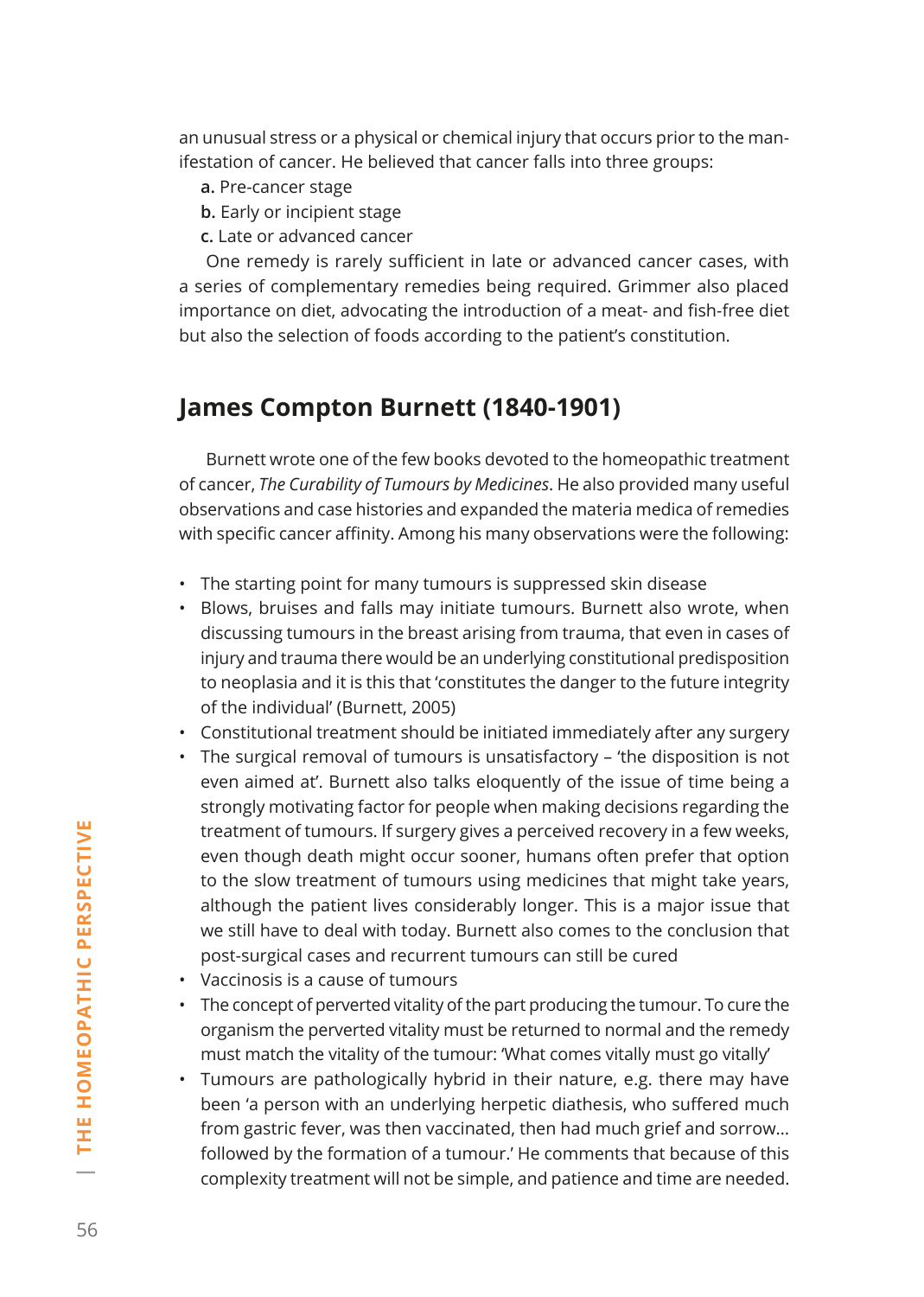When writing of his methodology for treating tumours he gives us the following:

- **1.** Hahnemann's method of case taking
- **2.** Consideration of the miasms involved, Vaccinosis, Grauvoglian constitutions, Traumatism and past illness or disease
- **3.** Consideration of the organ/tissue involved and 'balance the facts that physiology, pharmacology and pathology tells us about it'
- **4.** Start the case with a single well chosen remedy, the results of which will teach the next step

Compton Burnett also, importantly, introduced the nosode *Scirrhinum* from a scirrhus tumour, which he proved on himself. He claimed that *Scirrhinum* had aided in the cure of many breast cancer cases.

### **Robert Thomas Cooper (1844‑1903)**

Dr RT Cooper worked extensively on cancer using low potency, so-called 'arborivital' remedies given as single drops of pure tincture and repeated at intervals varying from a few days to several weeks. Cooper believed that cancers were a result of growth forces within the person that were very similar to those found in plants and trees: 'in the living plant we get a force which, if applied … to disease, will arrest its progress and even cause its dispersal'. The 'arborivital' tinctures were made from the living plant, 'the flowers and small shoots being plucked from the growing plant, put into proof spirit, and exposed to the sun afterwards when possible'. He believed that succussion and trituration were not necessary to produce remedies with curative potential.

He was responsible for introducing many of the smaller remedies that have become so useful in the homeopathic treatment of cancer today, e.g. *Scrophularia nodosa* and *Ornithogalum umbellata*.

#### **RM Le Hunt Cooper**

Dr RM Le Hunt Cooper continued the work of his father following the latter's death. He delivered a paper in 1927 to the International Homeopathic Association entitled 'The cancer problem: Some deductions based on clinical experience'. The approach he described was introduced by his father, Dr Robert T Cooper, and was similar to the current Split Dose Method of Ramakrishnan. For example *Carcinosinum* was given in a 30C or 200C potency at weekly or longer intervals, and a remedy known to have an effect on the site of tumour growth was also used at weekly or longer intervals. Some severe aggravations were reported alongside good curative evidence.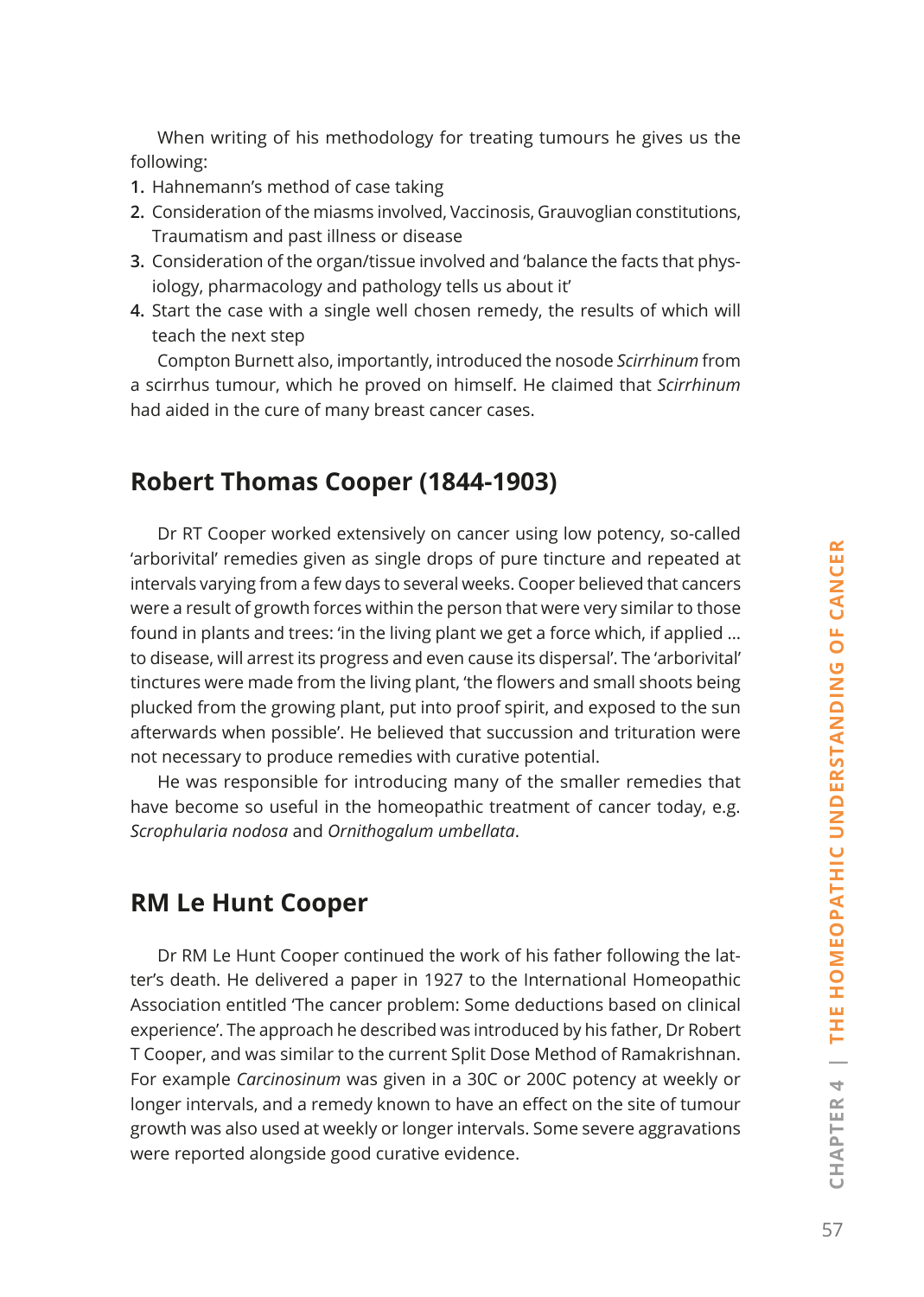#### **A typical tale of Carcinosinum – Gemma's story**

Gemma, a female spayed Flat Coat Retriever, presented at 7 years of age with depression and lethargy following the recent loss of her mother, who had

an undiagnosed splenic haemangiosarcoma that had ruptured.

The owner described Gemma as a very obedient dog who had never been 'naughty' like her mother and sister. 'She wants loving all the time, and is so willing to please. My husband doesn't like them in the kitchen and now as soon as she hears his car coming she slinks off into another room on her own. She loves going shooting with him and is a really good working dog but she is so sensitive if he tells her off and is upset for the rest of the day. I really feel for her when this happens, as she is so mortified. Even though the others are far more naughty, somehow he gets angrier with her than he does with the others



*'Gemma' The name has been changed to protect her identity*

if she does anything wrong, as he doesn't expect it from her. I think he finds her obedience somehow annoying and he thinks she is bland despite her being one of the best working dogs we have had.'

Even with no other history, this dog is strongly placed within the Cancer miasm with her breed, her mother's cancer history and her personality. Gemma showed the typical mental and emotional portrayal of a *Carcinosinum* patient and responded beautifully to the remedy, coming out of her depression and starting to express herself and play with her sibling. Therein, however, lies a hidden but very big problem, because these animals are often owned by humans who have a high demand for obedience and performance, so when the remedy acts to balance the animal they can run straight into conflict with the owner. I have had the same comments again and again after successful *Carcinosinum* treatment 'what have you done to my dog? They are so much more wilful now. I think I prefer the old version!'

#### **A brief materia medica of Carcinosinum**

I have included symptoms that are exclusively human for completeness of the overall picture.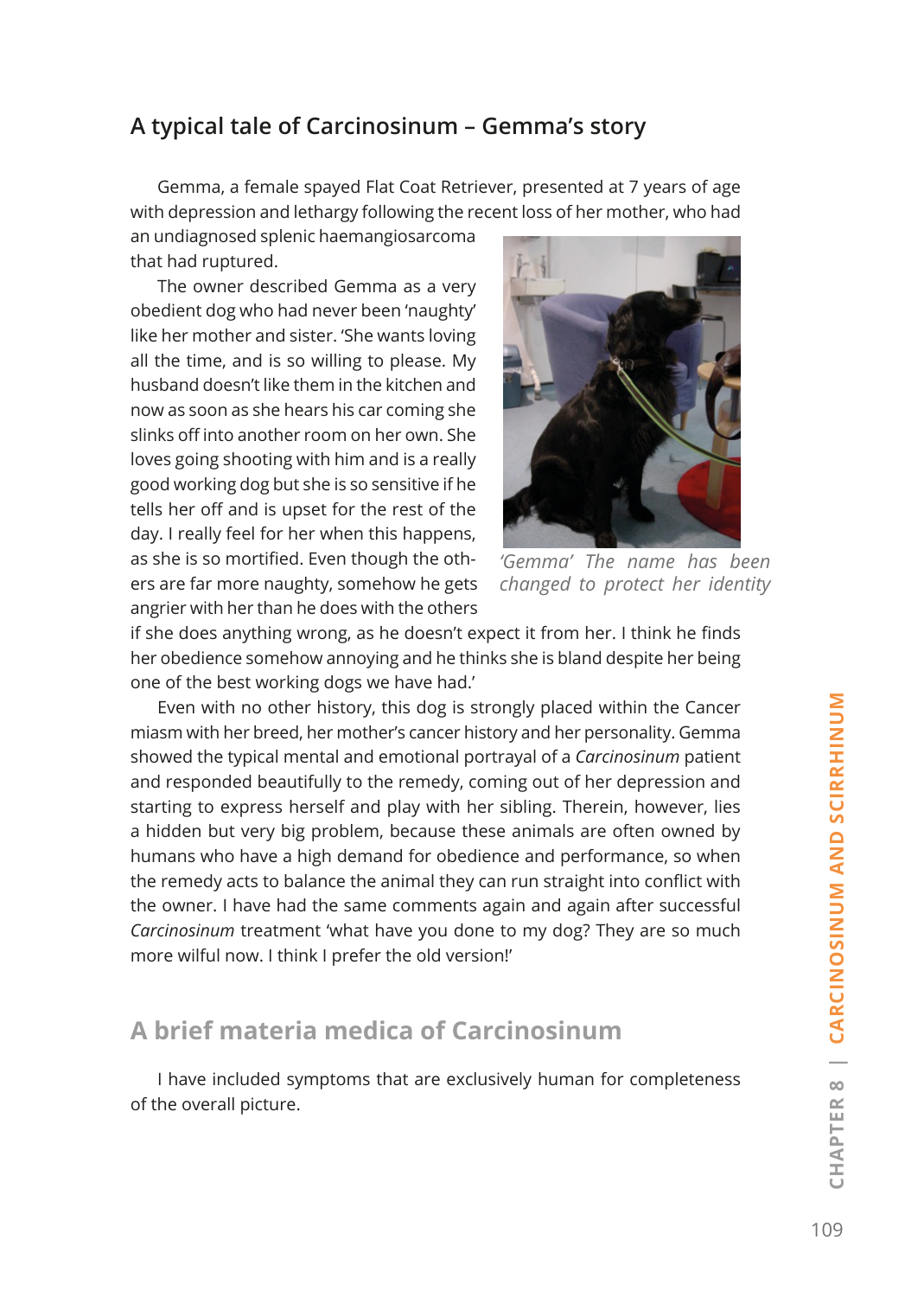#### **LIFELESS/PASSIONLESS/WITHDRAWN versus PASSIONATE/ STRIVING/PERFECTIONIST Physical features noted in humans:**

- Blue sclerotics
- Café au lait complexion
- Moles and naevi
- Arrested development
- Down's syndrome
- Obesity
- Malformations
- Brittle bones

#### **Mind:**

- Fear and anxiety not as fearful as *Phosphorus*
- Fears: Animals, thunderstorms, water, alone, dark, ghosts, evil, before an event, failure, strangers, being attacked, sharp objects, busy streets, high places, narrow places, abandonment, authority
- Fear about health can be seen in animals as caution and carefulness
- Anticipation this arises out of the need for perfection
- The slightest thing can hurt deeply out of bitter experience
- Panic attacks
- Desire for affection
- Sympathy towards the owner compassion
- *Sympathy* for other animals (occasionally with an unaccountable cruel streak)
- Obstinacy
- *Aversion to reprimand and contradiction easily offended*
- Inability to deal with conflict this can be seen between animals or as animals who cannot cope with raised voices or conflict in the humans around them
- Love of travel animals that are happy to go to new places and travel in the car or trailer
- Love of animals this can be seen as animals being sympathetic towards other species – the nurturers
- Love of beauty and nature
- *Fastidious* need for *perfection*
- *Rebellious*
- *Restless young animal with sudden destructive outburst*
- *Disobedience*
- Guilt humans will blame themselves for their childhood misfortunes
- Sensitivity to music the *Carcinosinum* animal will often be aware of a certain instrument or rhythm and want to be in front of the speakers or in the room, or conversely they can want to leave the room in those circumstances
- Enjoyment watching a thunderstorm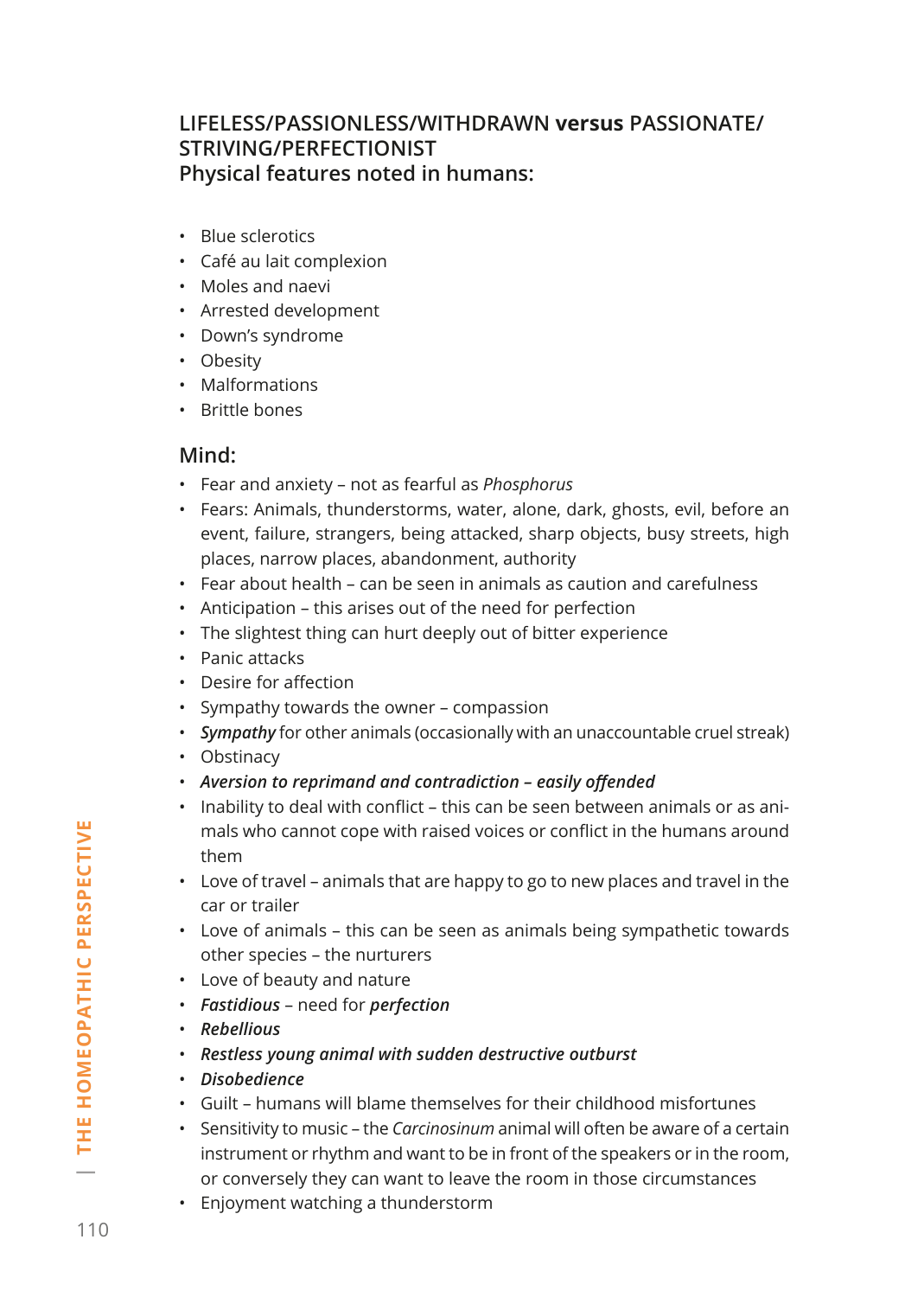# **Index of Illness/Conditions**

#### **A**

Abdominal neuroendocrine tumour 96 anaemia 93*,* 94 anal sac adenocarcinoma 90*,* 94 arthritis 25*,* 38 atonic dyspepsia 92

#### **B**

basal cell 149 biliary carcinoma 97 bladder cancer 7 bladder tumour 97 bone marrow tumour 93 bone spurs 148 breast 27*,* 41*,* 148 breast cancer 147 breast tumour 148 brittle bones 110 buboes 143

### **C**

calcinosis cutis 123 carcinoma 9 cardiac haemangiosarcoma xii*,* 68 cervical carcinoma 28 cervicitis 28 chlamydia 28 chronic fatigue 111 chronic inflammation 24*-*25*,* 27*,* 34*,* 38 chronic lymphocytic leukaemia 93 colon cancer 91*,* 145 condylomata 146*,* 150 constipation 111 cough 41 cretinism 143 cutaneous haemangiosarcoma 8 cystadenocarcinoma 96 cystic tumour 141 cystitis 29

#### **D**

diabetes 58*,* 106*,* 111 Down's syndrome 110 dropsy 147 dysmenorrhoea 146

#### **E**

enlarged prostate 147 epididymitis 147 epilepsy 140 epithelioma 141*-*142*,* 149*-*150 erysipelas 22 erythrocytosis 93 exophthalmos 141 eye tumour 8

#### **F**

fibrosarcoma 9

#### **G**

gastric adenocarcinoma 23*,* 28 gastric atrophy 24 gastritis 24*,* 28*,* 92*,* 145 glandular fever 111 glomerulonephritis 97 glucagonoma 96 gonorrhoea 28

#### **H**

haemangiosarcoma 12*,* 15*,* 25*,* 71*,* 93*,*  95*,* 109*,* 127 haemorrhoids 111 head, injuries 112 hepatic carcinoid tumour 96 hepatic tumour 93 hepatoma 95 hip dysplasia 121 hodgkin's disease 144 hypercalcaemia 12*,* 94 hyperproteinaemia 93 hypochlorhydria 24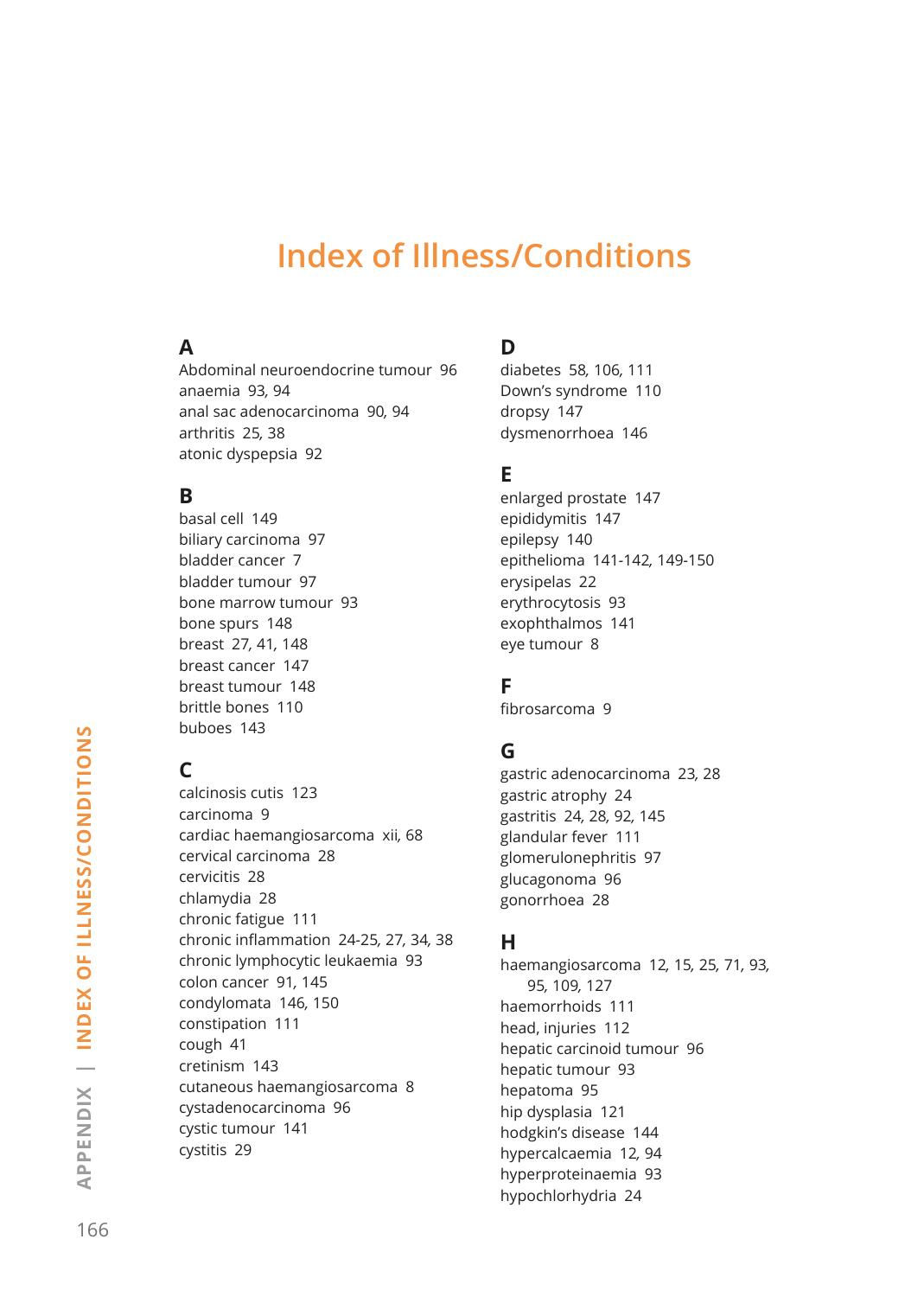#### **I**

infertility 30 insulinoma 95*,* 97

#### **K**

keloids 150 keratitis 141 kidney stones 142

#### **L**

laryngeal hemiplegia 122 leiomyoma 95 leiomyosarcoma 95 leukaemia 11*,* 143 lipoma 121*,* 127 lung cancer 7*,* 9 lung tumour 96*,* 97 lyme disease 112 lymphocytic leukaemia 97 lymphoma 7*,* 8*,* 12*,* 93*-*97*,* 122

#### **M**

mammary adenocarcinoma 31 mammary cancer 12*,* 27 mammary carcinoma 8 mammary tumour 93*,* 94 marasmus 145 mast cell tumour 53*,* 90*,* 92*-*93*,* 96*,* 121 masturbation 112 melanoma 111*,* 121*,* 127*,* 150 mesothelioma 8*,* 12 moles 110 multiple myeloma 90*,* 93*-*94*,* 97 myeloid tumour 9

#### **N**

nasal carcinoma 7 nasal fibrosarcoma 93 nasal tumour 93 neoplasia xi*,* 4*-*5*,* 13*,* 40*,* 56 nephroblastoma 7

### **O**

obesity 110 oesophageal stricture 145 oesophageal tumour 97 ossified uterus 146 osteomyelitis 28*,* 149 osteosarcoma 8*,* 12*,* 23*,* 97*,* 149 ovarian carcinoma 28 ovarian cysts 112

ovarian tumour 147

#### **P**

pain 41 pancreatic carcinoma 96 pancreatitis 31 papilloma 8 paraneoplastic syndrome 90 parathyroid tumour 90*,* 94 perianal adenoma 8 pernicious anaemia 58*,* 106 phaeochromocytoma 96 pituitary tumour 100 plasma cell tumour 95 pneumonia 106*,* 112 polycythaemia vera 97 prostate cancer 8*,* 147 ptyalism 141 pyoderma 123

#### **R**

rectal fissure 112 renal cystadenoma 96 renal tumour 93 rhabdomyosarcoma 97 rheumatoid arthritis 112

#### **S**

salivary tumour 95 sarcocele 147 sarcoid 111 sarcoma 8*,* 55*,* 142 sarcomatous tumour 50 scirrhous tumour 57 scrotum oedematous 147 sertoli cell tumour 93 sinusitis 112 skin carcinoma 28 splenic haemangiosarcoma 121 spondylosis 121 squamous cell carcinoma 7 stomach cancer 92*,* 145 styes 141 systemic lupus erythematosus 148

#### **T**

T-cell leukaemia 10 T-cell lymphoma 90 thrombocytopenia 93*-*94 thrush 41 thymoma 94*,* 97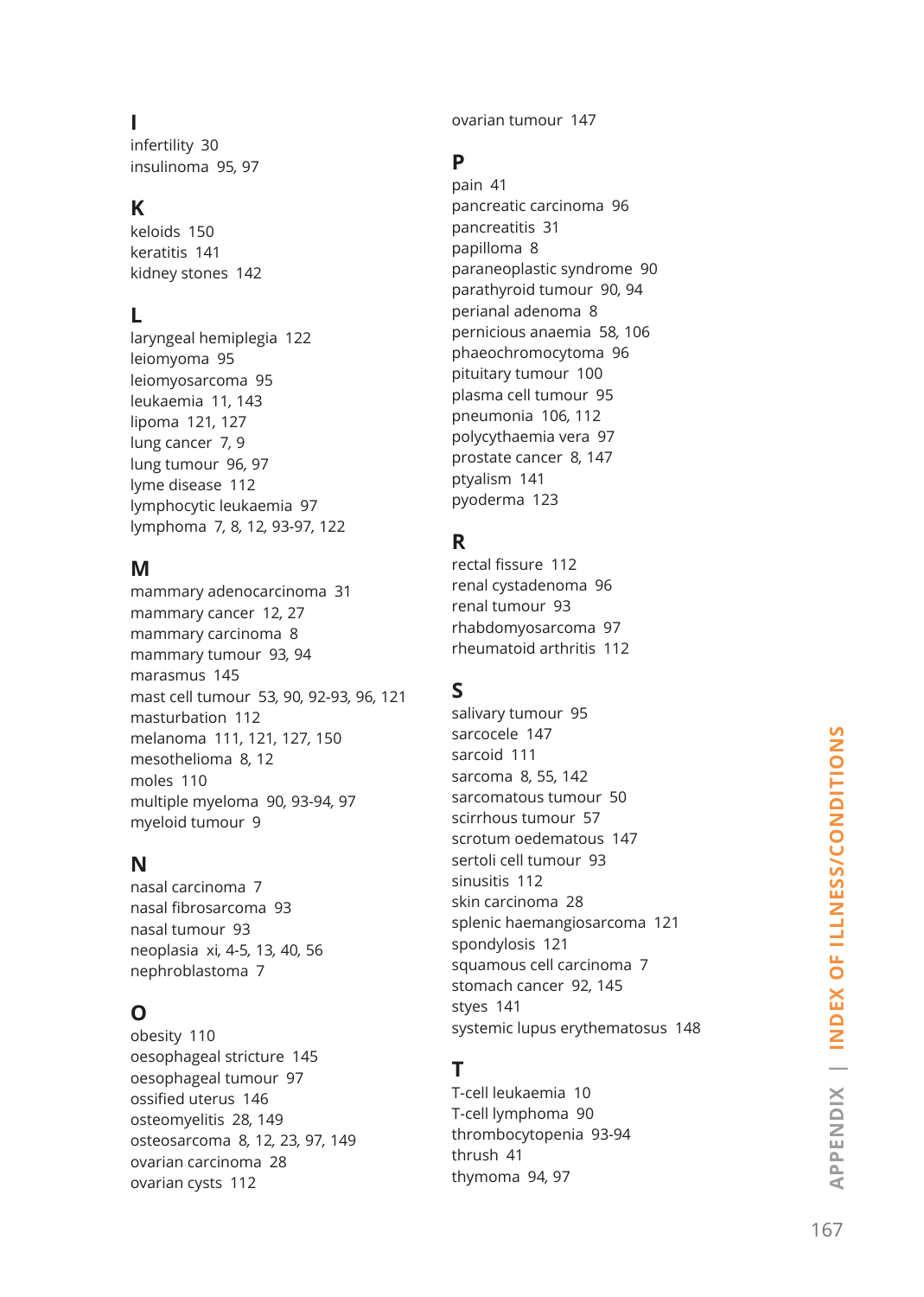thyroid carcinoma 121*-*122*,* 127 thyroid tumour 93 transitional cell carcinoma 7 transmissible venereal tumour (TVT) 93 tuberculosis 58*,* 106*,* 112*,* 144 tumour 54*,* 56*,* 90

#### **U**

ulceration 41 uterine cancer 146 uterine tumour 96 uterus 146

#### **W**

waldenstrom's macroglobulinaemia 93 warts 50*,* 149 whooping cough 106 worms 112